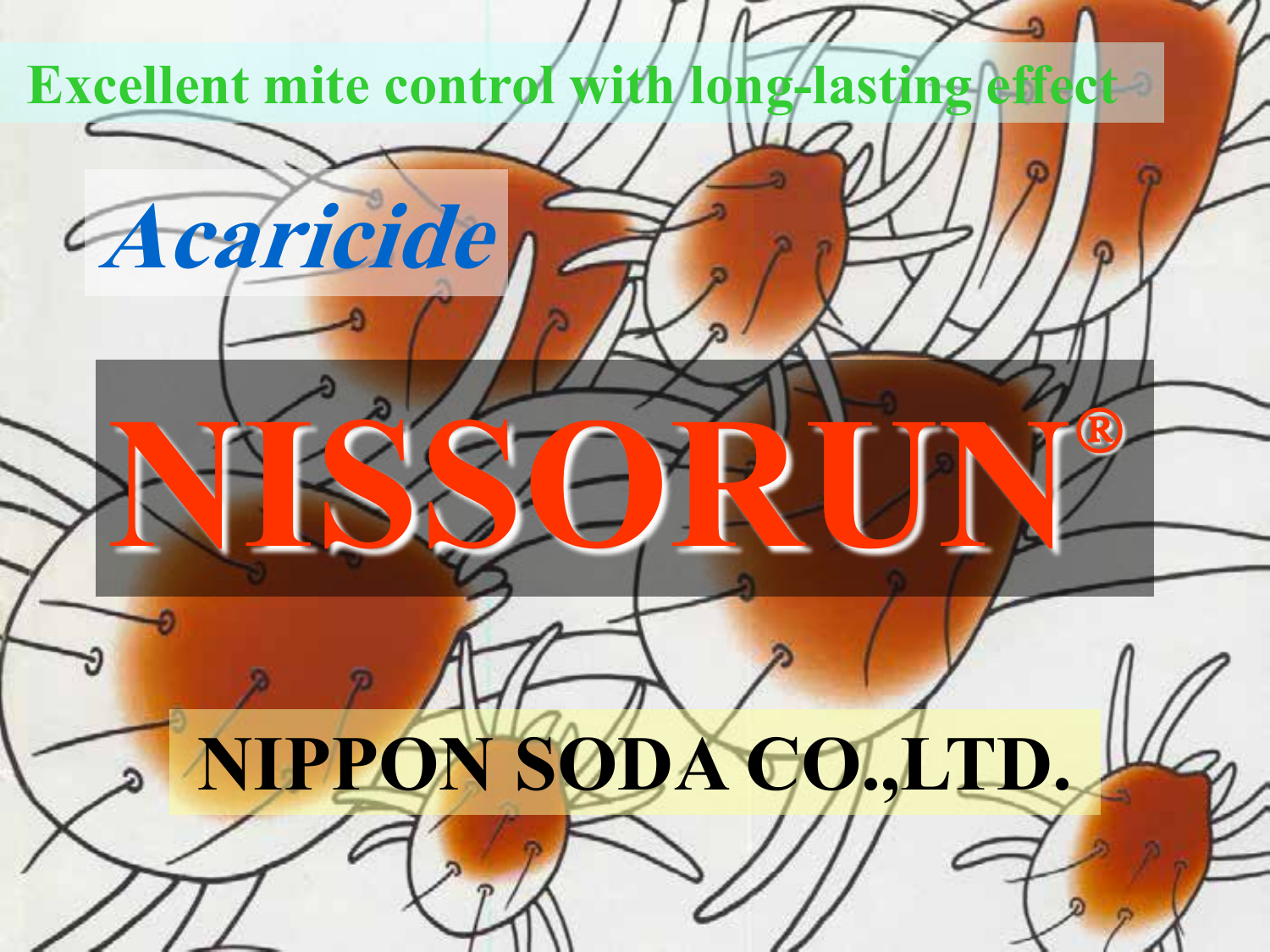# **1. Characteristics**

- **1. Broad acaricidal spectrum.**
- **2. Excellent ovicidal, larvicidal and nymphicidal activty.**
- **3. Excellent effect on eggs laid by female adults applied with NISSORUN**.
- **4. Long-lasting effect.**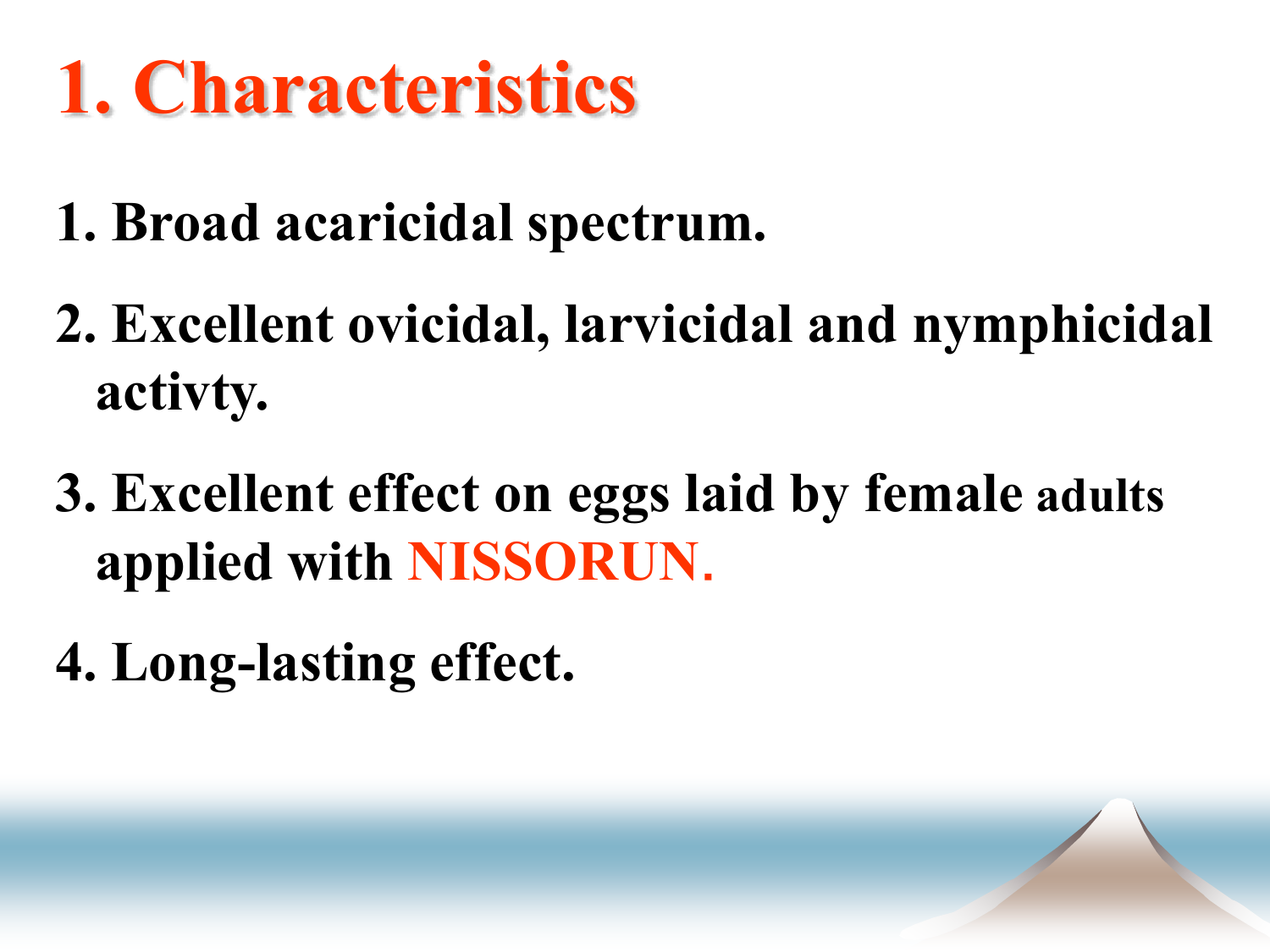- **5. No cross-resistance to mites tolerant to conventional acaricides.**
- **6. No phytotoxicity on most crops.**
- **7. No adverse effect on beneficial insects and natural enemies.**
- **8. Compatible with many kinds of pesticides.**
- **9. Good translaminar action but no systemic on plants.**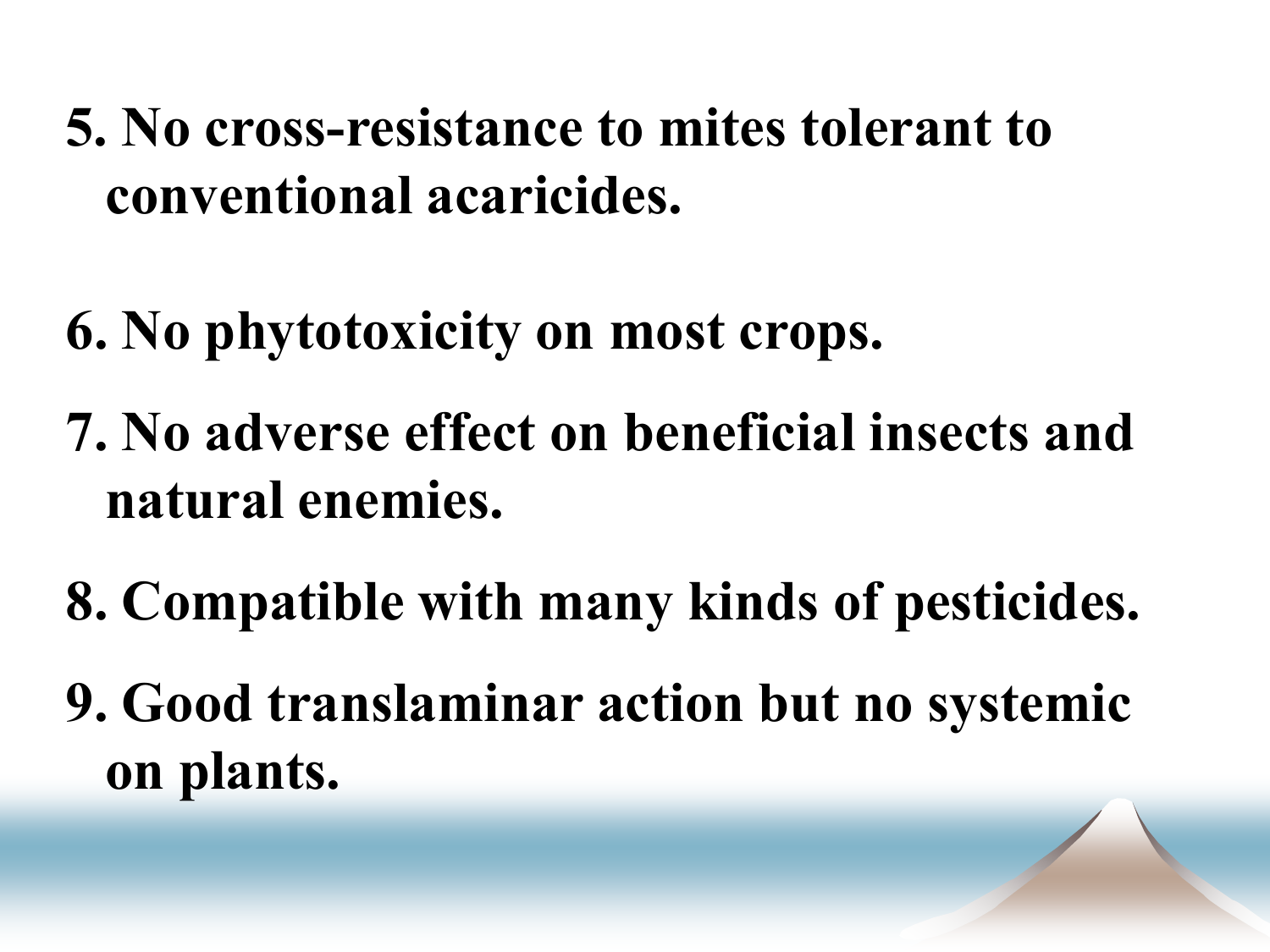# **2. Target mites 1) Tetranychus**

### **(1)Two-spotted spider mite (2) Carmine spider mite Tetranychus urticae**



# **Tetranychus cinnabarinus**

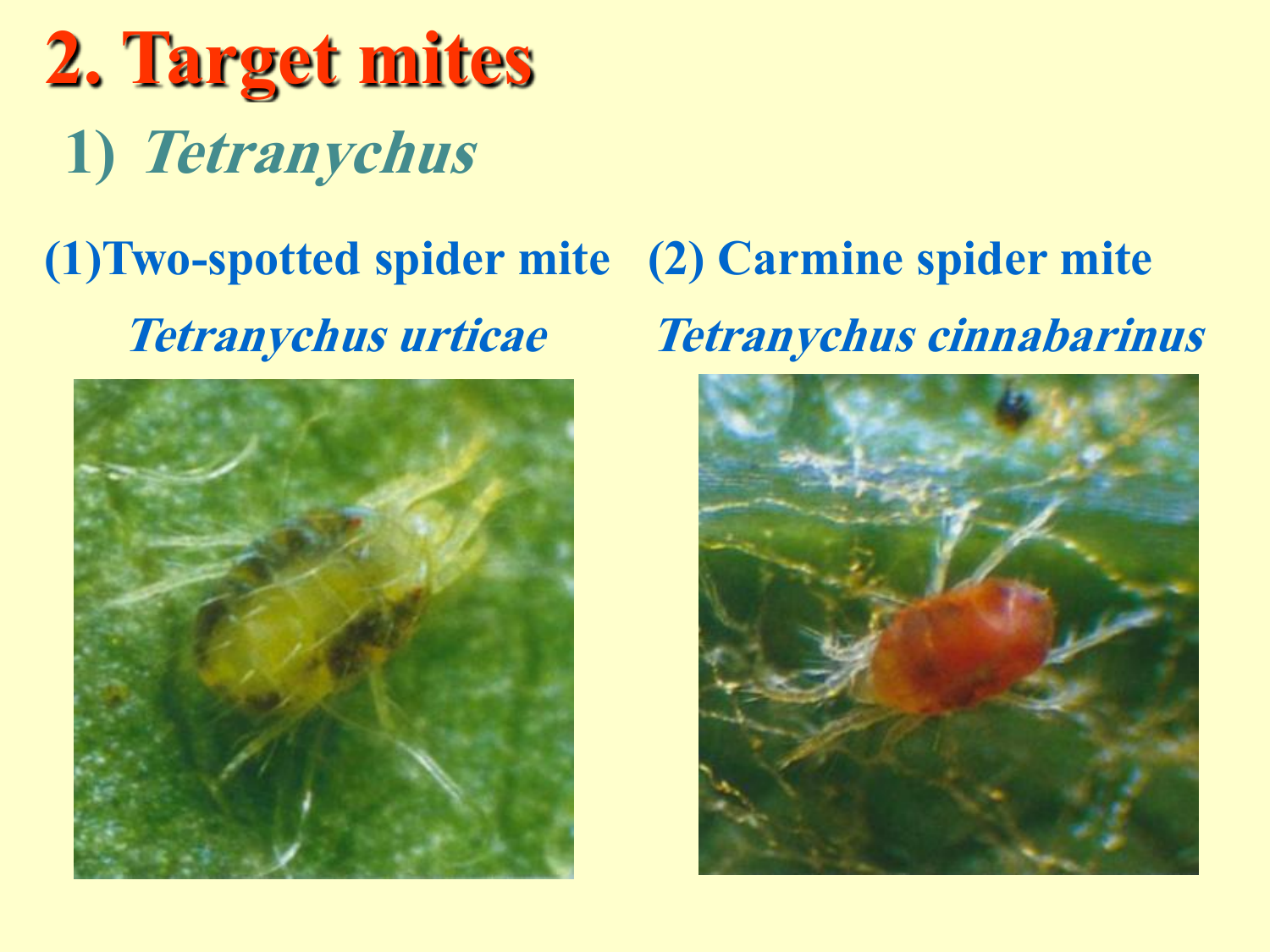#### **2) Panonychus**

#### **(1) European mite Panonychus ulmi**



#### **(2) Citrus red mite Panonychus citri**

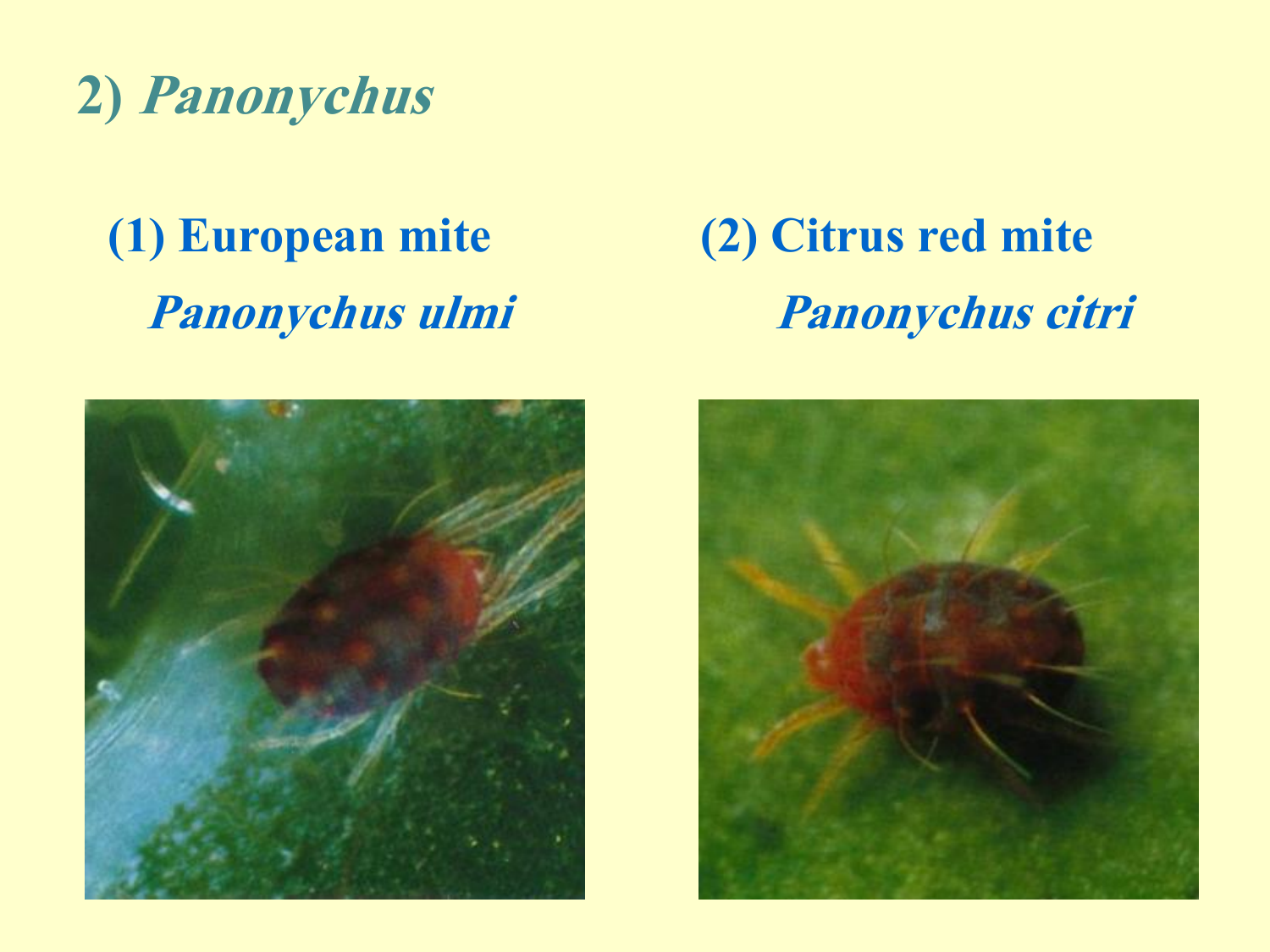**1) Spray prior to adult mite population buildup. IF the adult mite population is already buildup**, **NISSORUN tank-mixed with contact miticide reduces the adult population rapidly. 3. Recommendations for better usage**

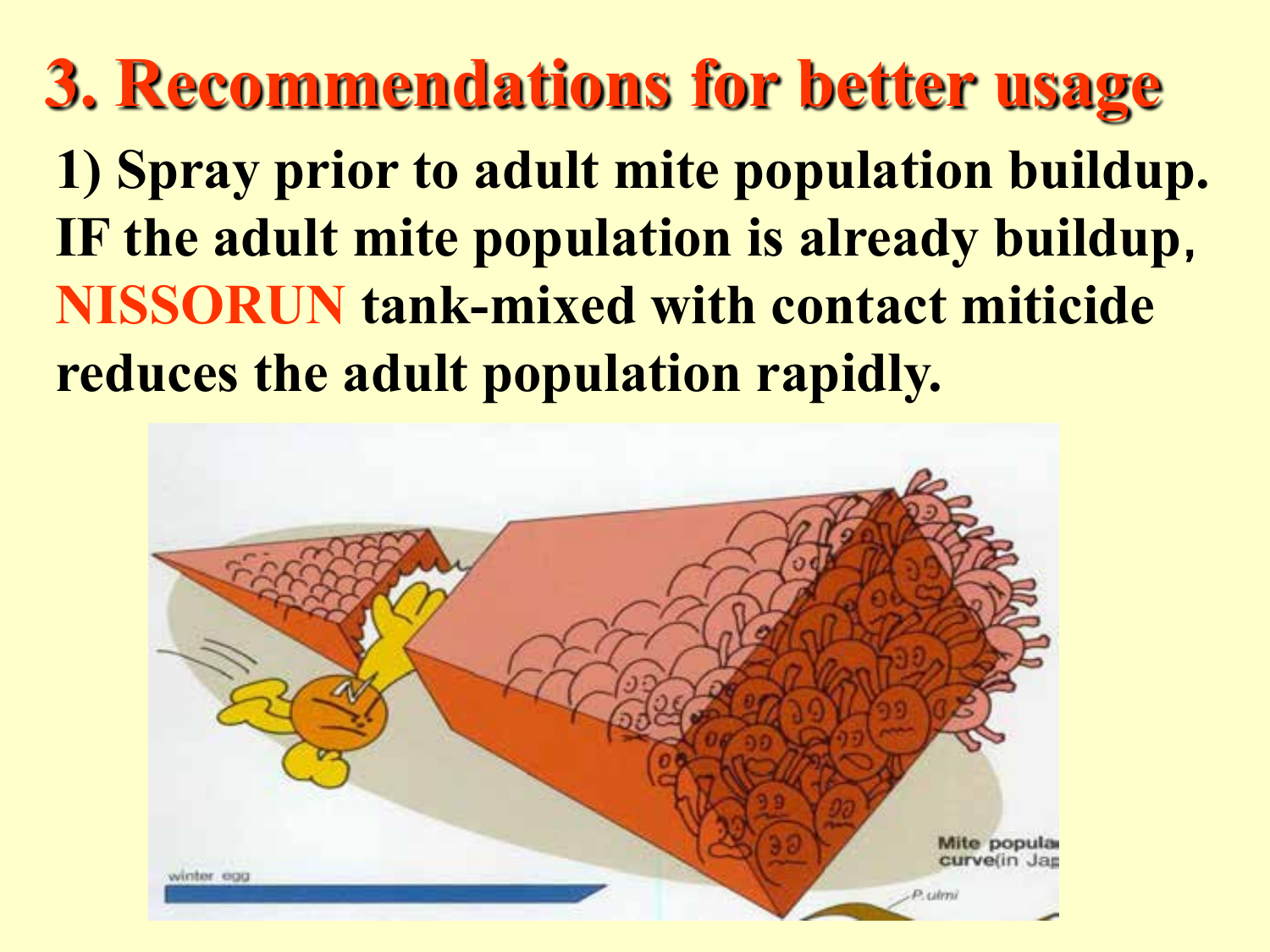#### **2) Spray the whole tree to run off.**



**3) Spray maximum twice per year to avoid mite resistance.**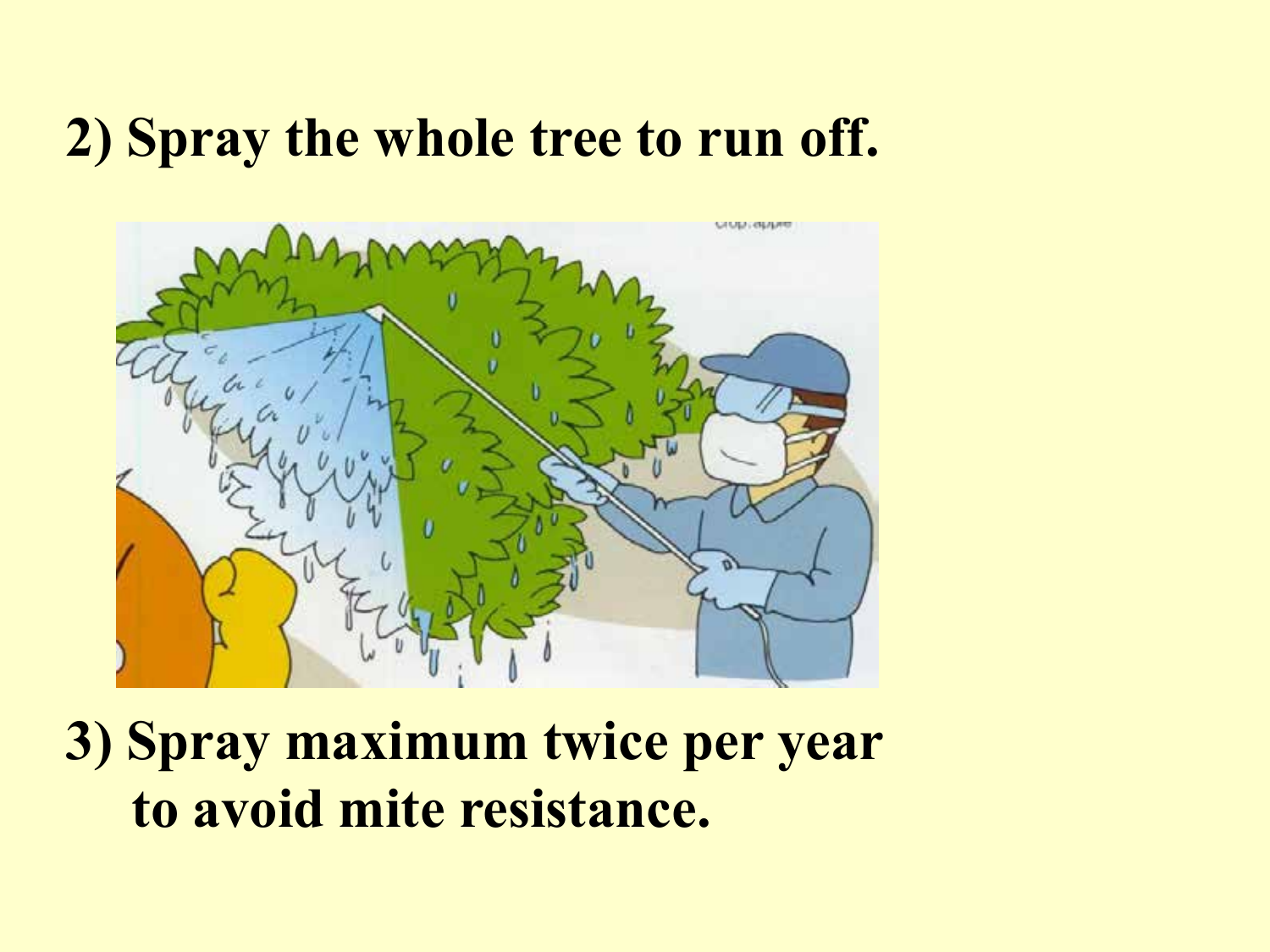**4. Physical and chemical properties**

- **1) Active ingredient**
	- **Common name:hexythiazox (ISO)**

**Structural Formula:**



## **2) 10%WP formulation**

**Appearance:Pale brown powder**

**Odor:Faint odor similar to lignin**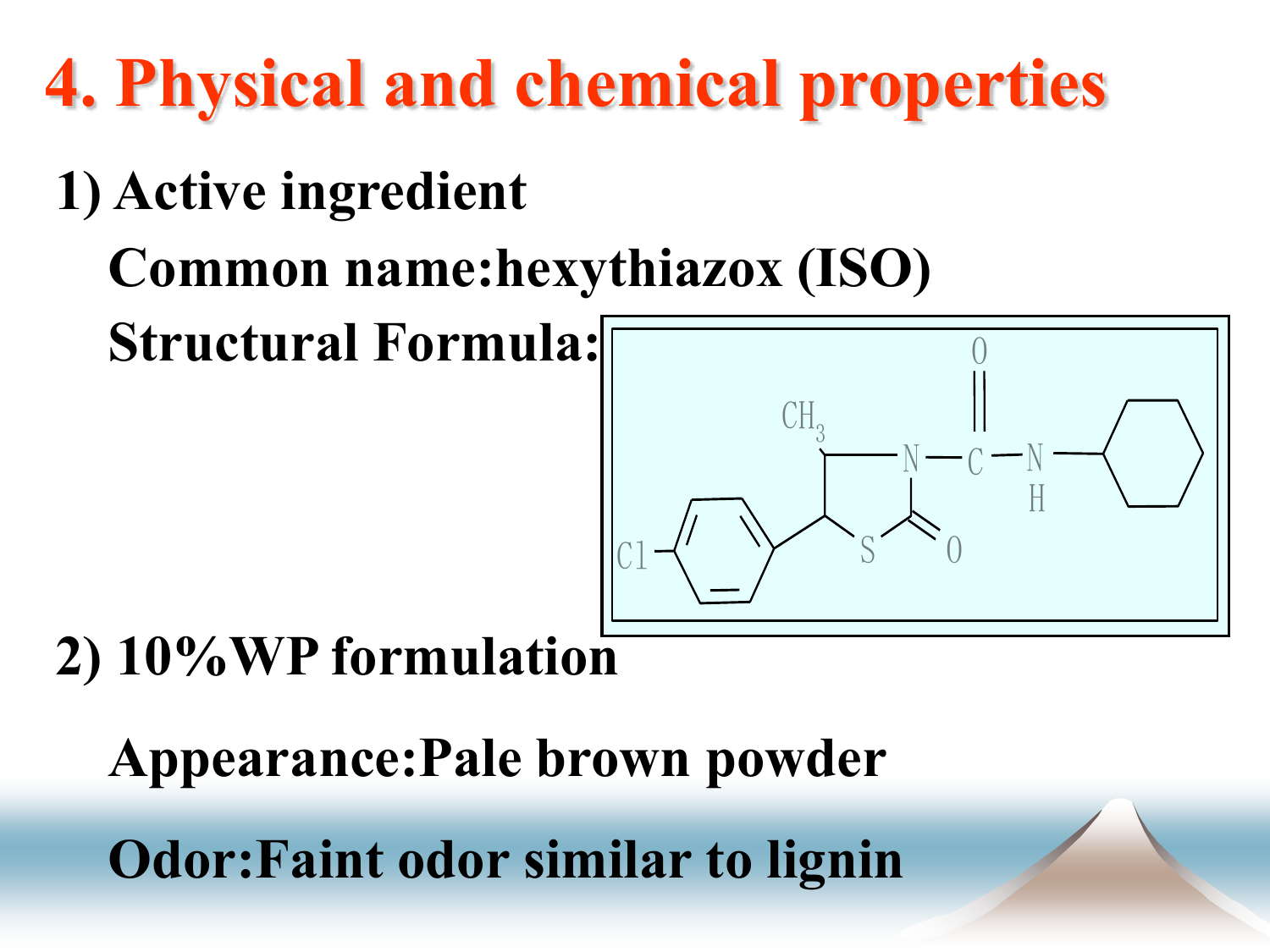

## 1. Acute toxicity (Technical)

| 1. Acute toxicity (Technical) |    |                               |               |               |        |                 |  |  |  |  |  |
|-------------------------------|----|-------------------------------|---------------|---------------|--------|-----------------|--|--|--|--|--|
|                               |    | $LD_{50}$ (mg/kg body weight) |               |               |        |                 |  |  |  |  |  |
| <b>Species Sex</b>            |    | Oral                          | Subcut-Intra- | <b>Dermal</b> |        | Inhalation      |  |  |  |  |  |
|                               |    |                               | aneous        | peritoneal    |        | (4hrs)          |  |  |  |  |  |
| Rat                           |    | $>$ 5,000 $\,$                | >5,000        | >5,000        | >5,000 |                 |  |  |  |  |  |
| <b>Mouse</b>                  | CI | >5,000                        | >5,000        | >5,000        |        |                 |  |  |  |  |  |
| Rat                           |    | >5.000                        | >5,000        |               |        | $\geq 2.0$ mg/l |  |  |  |  |  |
| <b>Mouse</b>                  | CI | >5,000                        |               |               |        |                 |  |  |  |  |  |
| Dog                           |    | $>$ 5,000 $\,$                |               |               |        |                 |  |  |  |  |  |
|                               |    |                               |               |               |        |                 |  |  |  |  |  |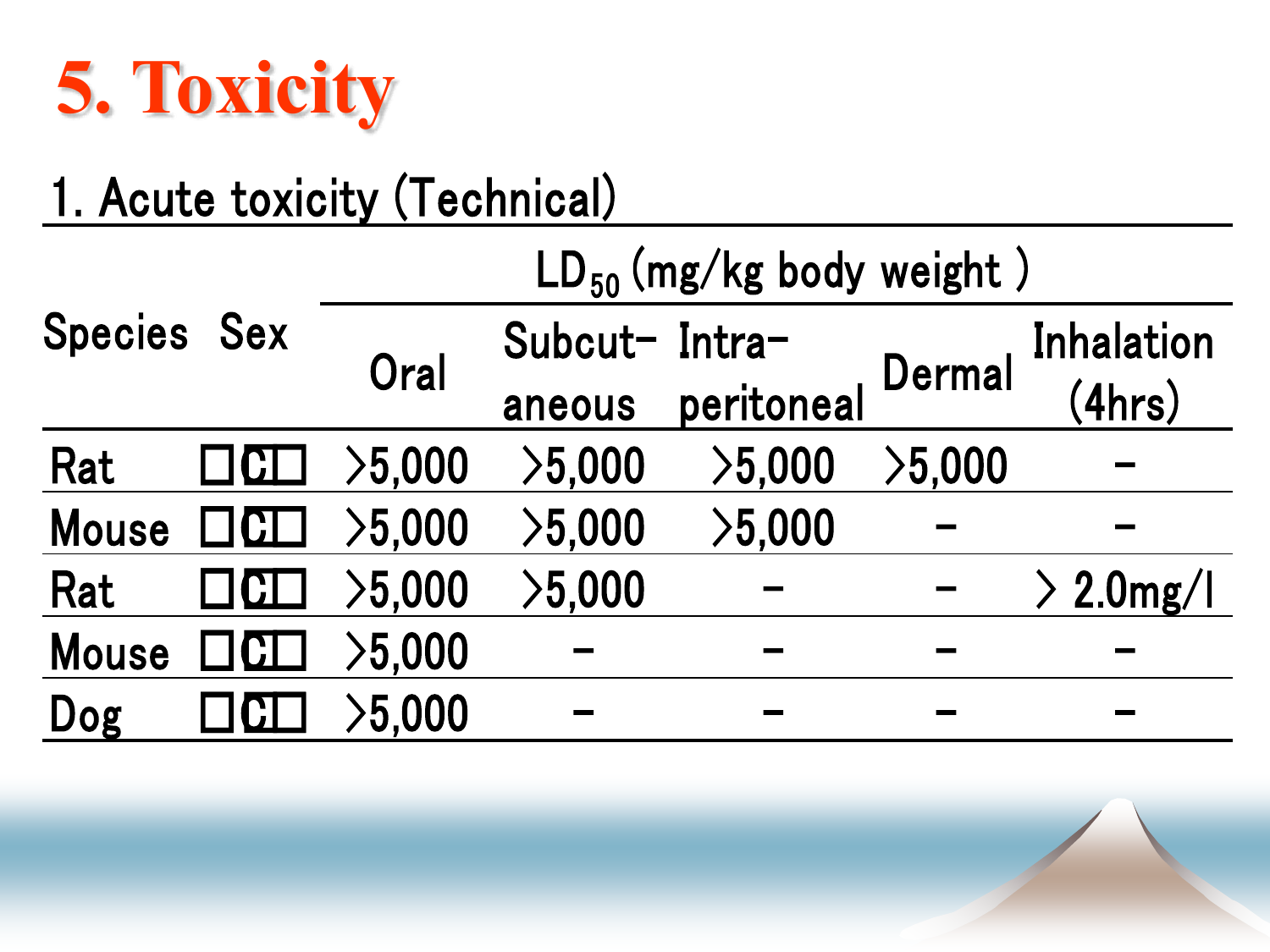| 2. Acute toxicity (10%WP formulation)<br>$LD_{50} (mg/kg body weight)$<br>Species Sex<br>Oral Dermal Inhalation<br>Rat $\Box \overline{\text{CL}} \rightarrow 5,000 \rightarrow 5,000 \rightarrow 2.1 \text{mg}$<br>3. Fish toxicity (Technical)<br>Carp TLm (48hr) 3.7ppm<br>Trout TLm (48hr) >300ppm<br>Water |  |  |  |
|-----------------------------------------------------------------------------------------------------------------------------------------------------------------------------------------------------------------------------------------------------------------------------------------------------------------|--|--|--|
|                                                                                                                                                                                                                                                                                                                 |  |  |  |
|                                                                                                                                                                                                                                                                                                                 |  |  |  |
|                                                                                                                                                                                                                                                                                                                 |  |  |  |
|                                                                                                                                                                                                                                                                                                                 |  |  |  |
|                                                                                                                                                                                                                                                                                                                 |  |  |  |
|                                                                                                                                                                                                                                                                                                                 |  |  |  |
|                                                                                                                                                                                                                                                                                                                 |  |  |  |
| 4. Bee toxicity<br>Honeybee $LD_{50}$ (72hr) 200 ${\bf \hat{E}}$ g/bee                                                                                                                                                                                                                                          |  |  |  |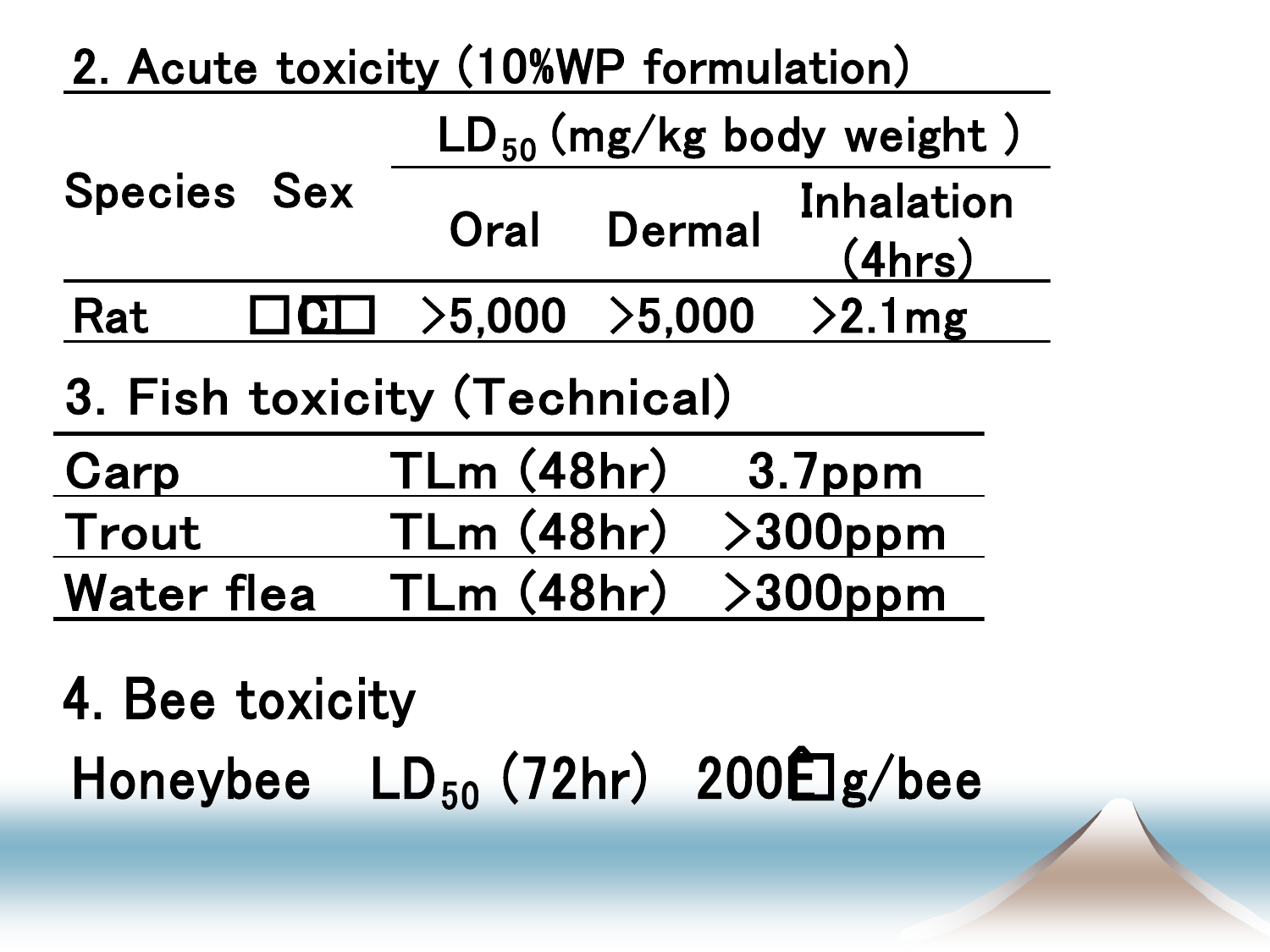## **6. NISSORUN's action 1) Ovicidal effects NISSORUN has three types of activity against eggs.**



**(1) If NISSORUN is sprayed directly on the eggs or overwintering eggs**, **the eggs will not hatch.**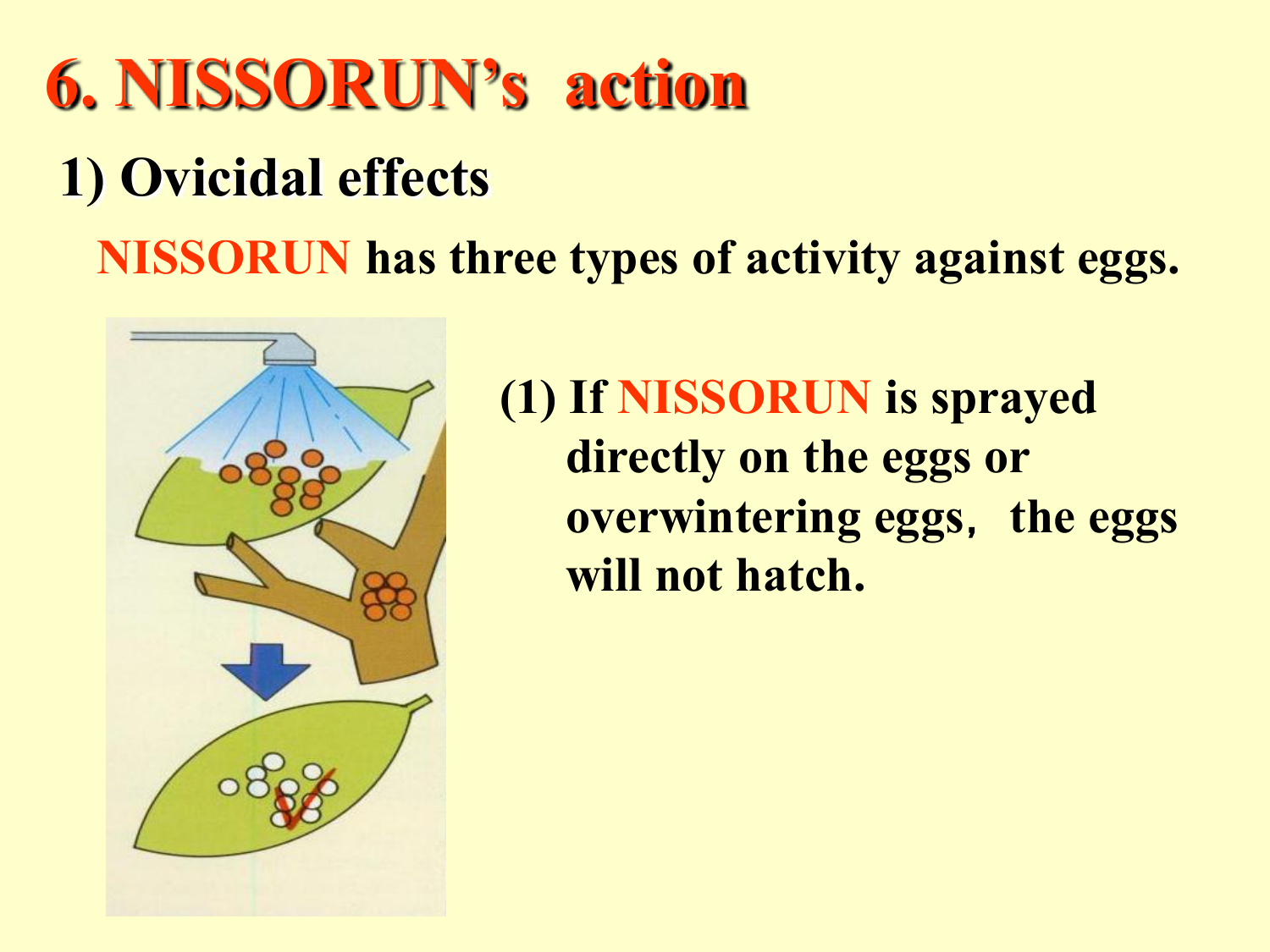

**(2) If untreated adult mites move onto leaves sprayed with NISSORUN** and lay eggs, none **of the eggs will hatch.**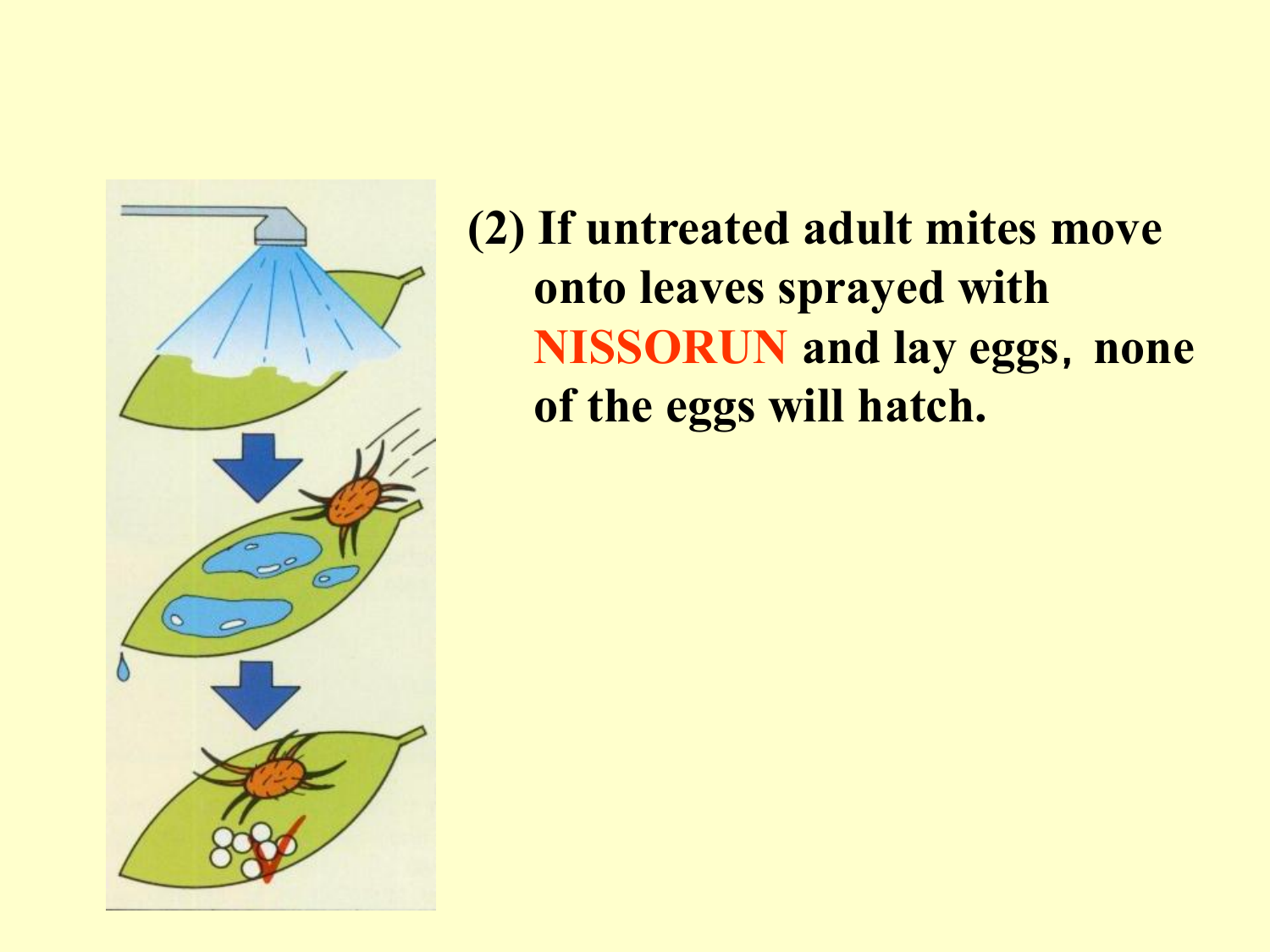

**(3) If adult mites come into direct with NISSORUN and then they move onto other leaves and lay eggs**,**none of the eggs will hatch.**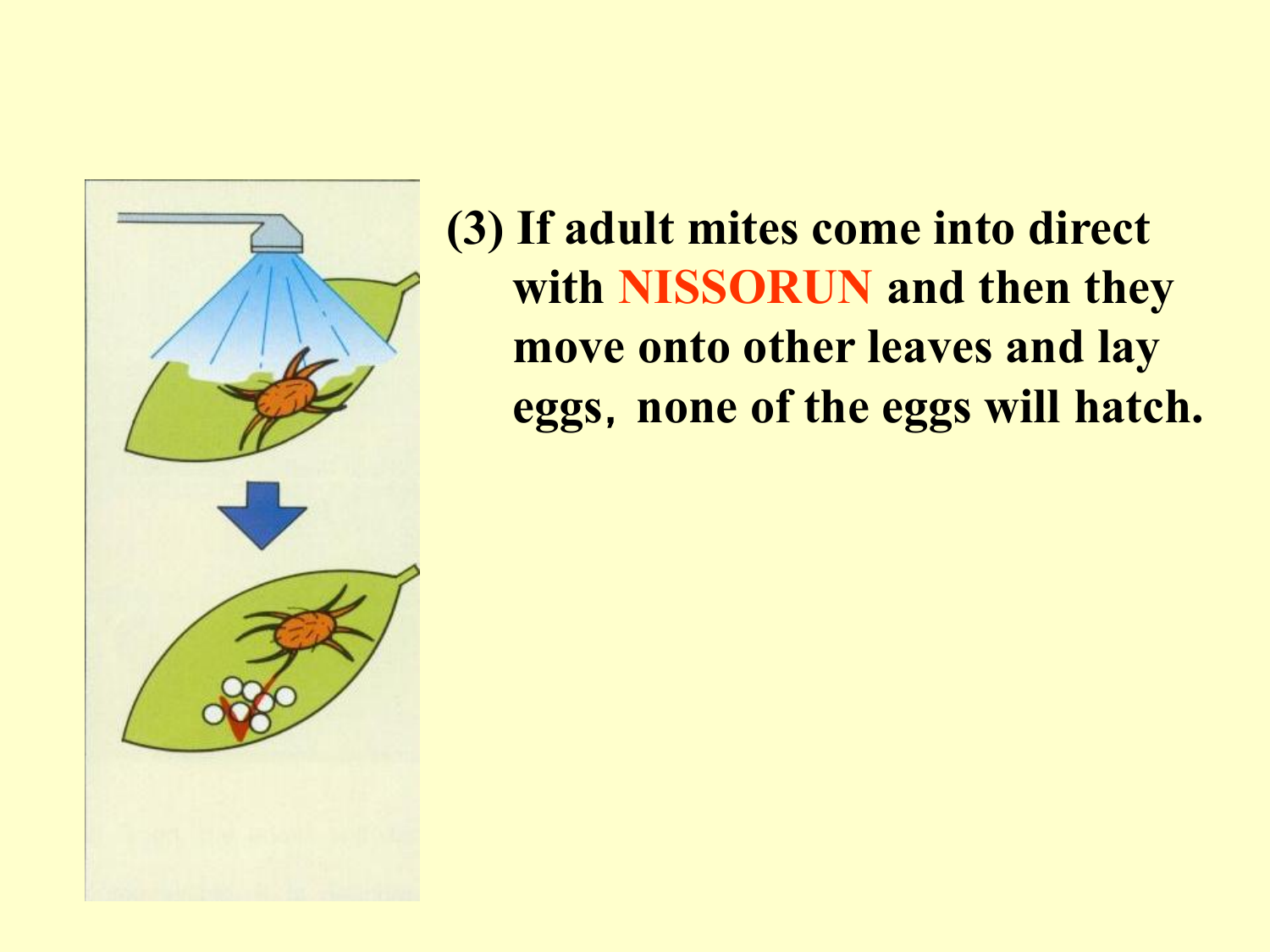#### **2) Larvicidal and nymphicidal effects NISSORUN has two types of activity on larvae and nymphs.**



#### **(1) If nymphs come into direct contact with NISSORUN**, **they will die.**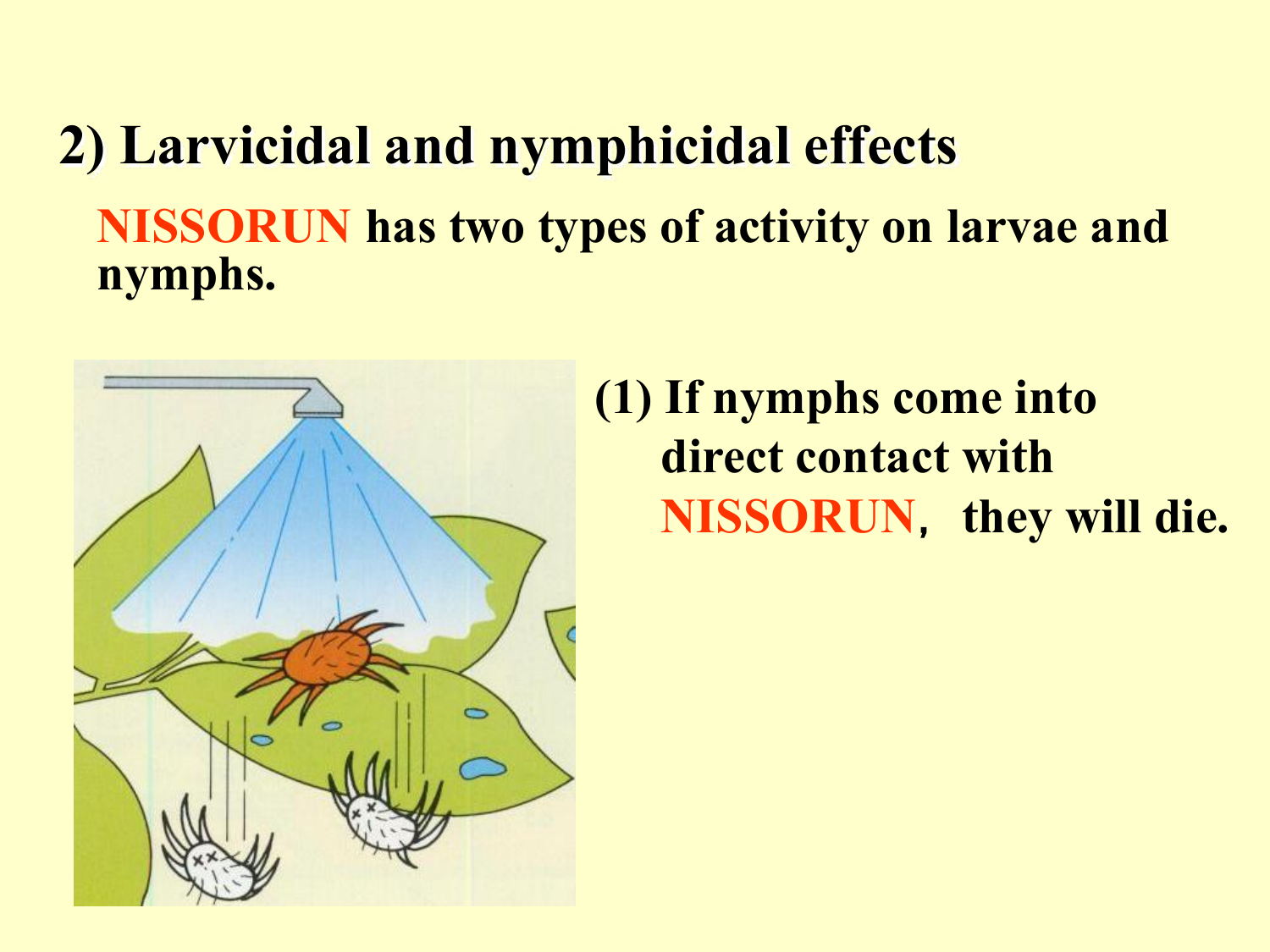

**(2) Larvae and nymphs will also die**,**when they come into contact with leaves sprayed with NISSORUN.**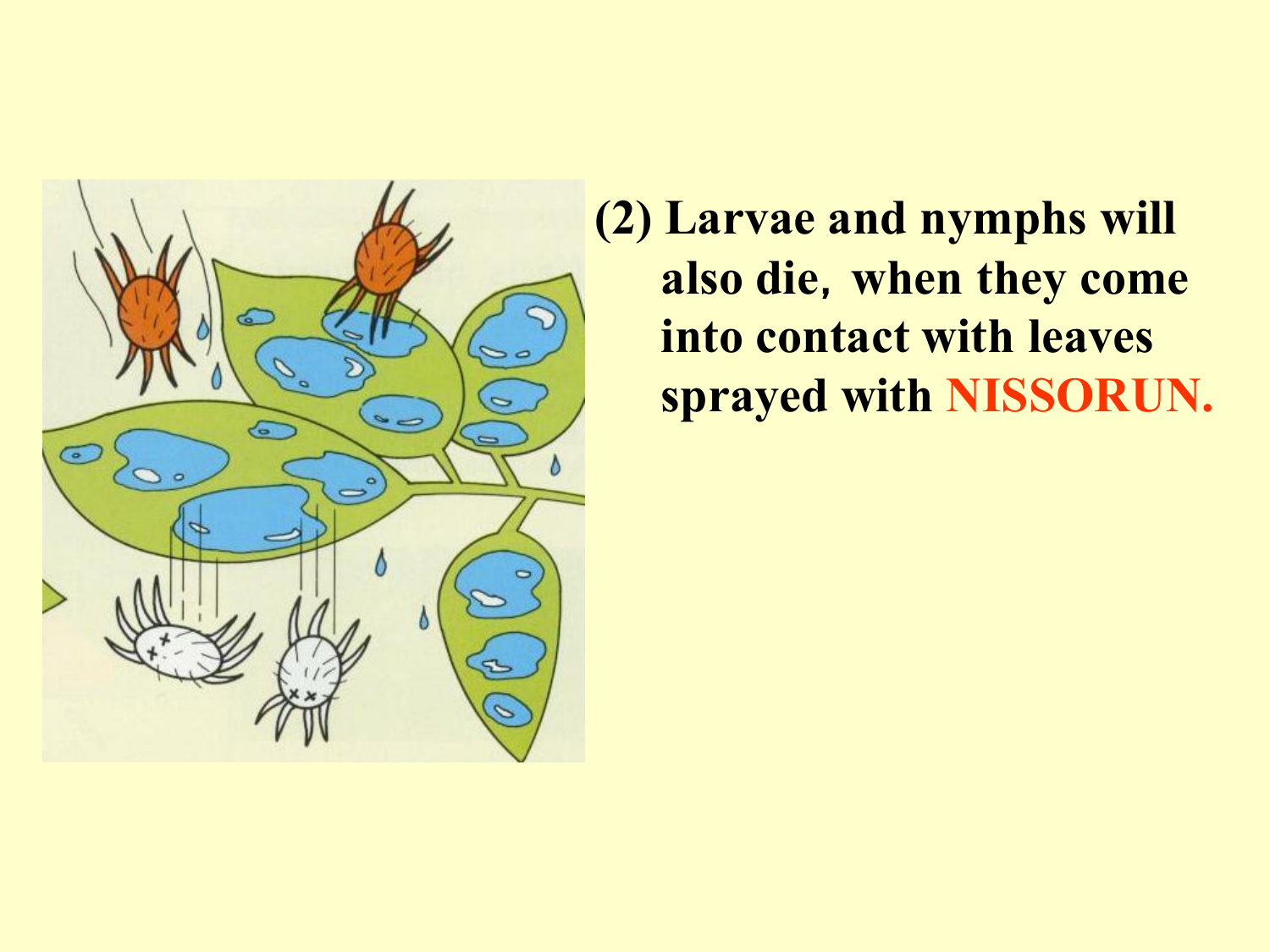## **7**.**NISSORUN's basic activity**



**1) Spider mites (adult**,**nymph**, **larva and egg) infest a leaf.**

**2) Nymphs**,**larvae and eggs are controlled by applying NISSORUN. But NISSORUN is not effective to adult mites.** **3) Adult survivors continue to lay eggs normally.**